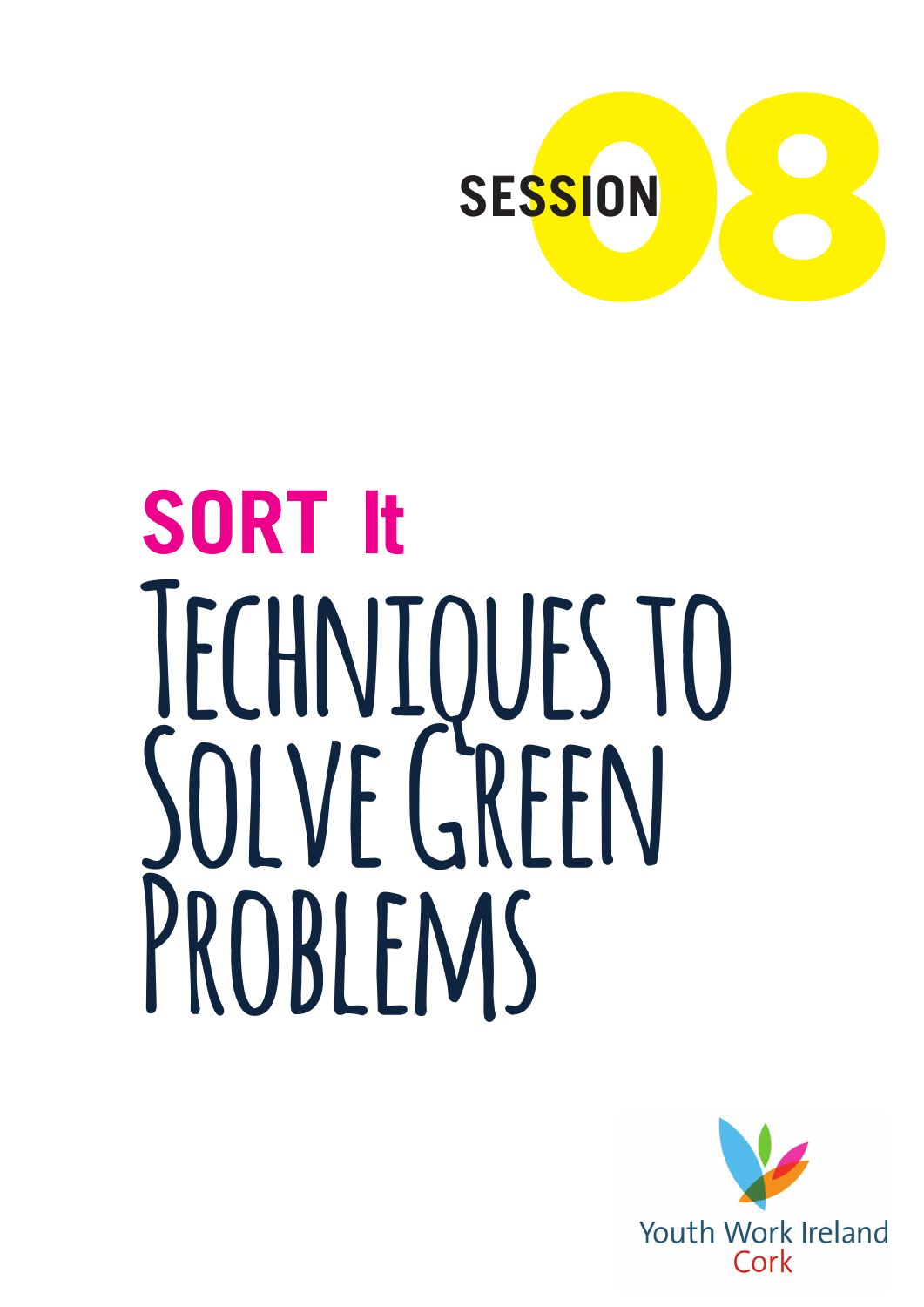# 08 **Techniques to Solve Green Problems**

Please read the introductory chapter and the literature review to ensure you are familiar with all the concepts and models, and that you can confidently explain them simply and clearly to participants.

Also, watch the video on mind mapping (and read/watch more videos if needed) to understand its value before you teach it **https://www.youtube.com/ watch?v=71YYINsBG\_w**

# AKNING OBJEC

By the end of this session participants will:

 $\triangleright$  Have practiced additional problem solving techniques for a range of problems



| <b>Time</b> |
|-------------|
| 15          |
| 25          |
| 20          |
| 15          |
| 15          |
| 5           |
| 5           |
|             |

# **MATERIALS NEEDED**

| Paper, Flipchart, blu-tac and<br>markers in different colours for<br>writing up discussion questions /<br>notes etc. throughout the session |
|---------------------------------------------------------------------------------------------------------------------------------------------|
| Copies of handout 1 'Being a Good<br>Teacher' for HALF of the participants                                                                  |
| Copies of handout 3 for<br><b>HALF</b> of the participants                                                                                  |
| Copies of handout 4 for<br>all participants                                                                                                 |
| Copies of handout 5 for<br>all participants                                                                                                 |
| Copies of handout 6 for<br>all participants                                                                                                 |
| Video 'how to be a good teacher'<br>loaded and ready to go: https://www.<br>youtube.com/watch?v=VfK7tfDCSIk                                 |
| Video 'how to remember people's<br>names' loaded and ready to<br>go: https://www.youtube.com/<br>watch?v=XQgcpW_-_1E                        |
| Video 'the importance of<br>sleep' loaded and ready to go:<br>https://www.youtube.com/<br>watch?v=xxxWv6PM4EM                               |
| Computer, speakers and a<br>projector so participants can<br>see / hear the videos                                                          |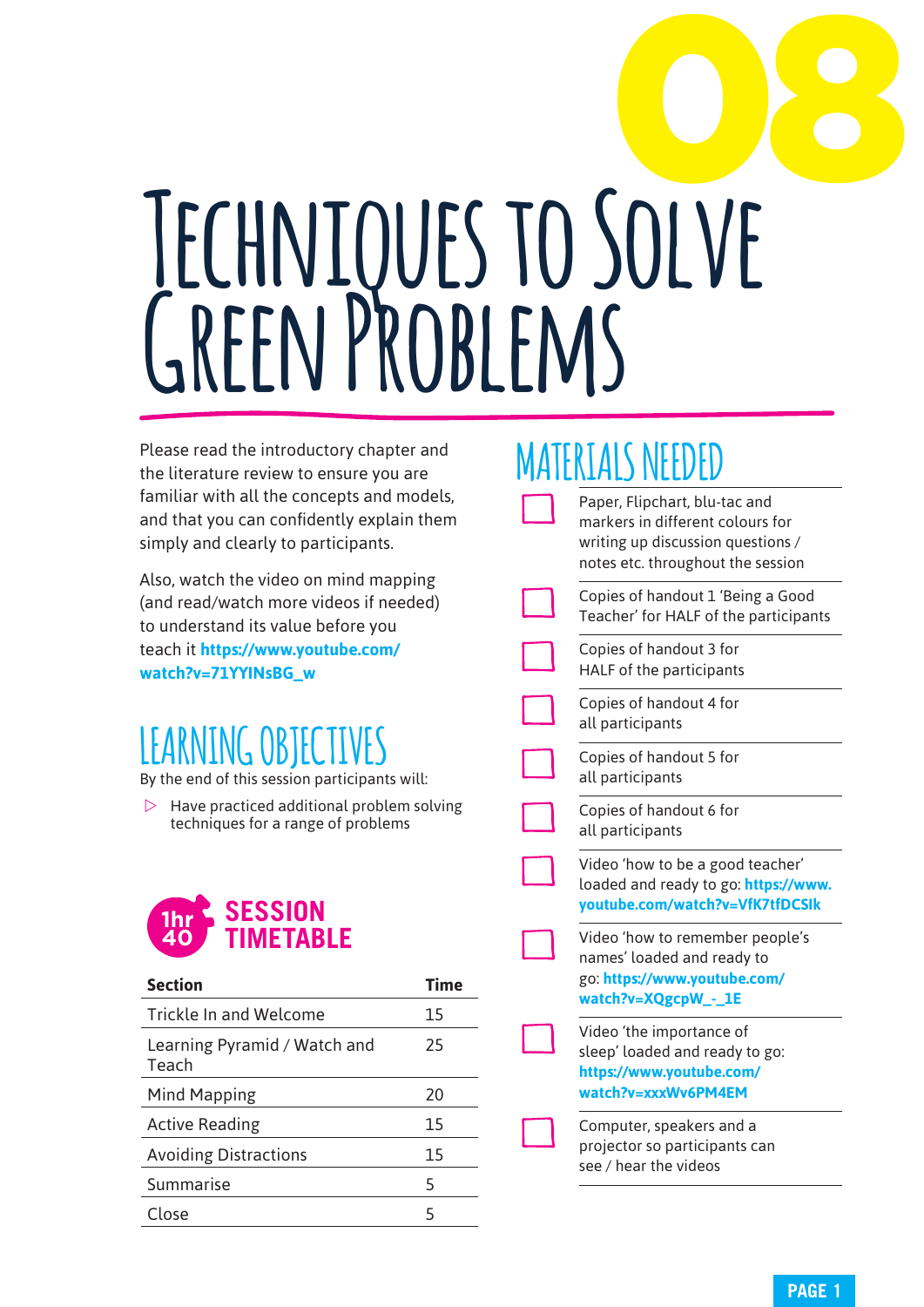



**Take the Lesson:** Last week it was: "*Ask participants to pay attention to their problem solving this week and next week to report on one problem they solve, including what they did themselves, what they got from other people to solve the problem, and whether they read or learned something new to help solve the problem".*

- $\triangleright$  Give participants paper and pens and
- $\triangleright$  Ask them to replicate the image on the slide and
- $\triangleright$  Either draw some pictures or use words to complete each section, in relation to a problem they solved this week
- $\triangleright$  Discuss it with the group as they are doing it





## **MINDFUL MINUTE**

- $\triangleright$  Ring the bell to acknowledge the beginning of the session and focus participants into the room
- $\triangleright$  Do a body scan, observation exercise, square breathing or other mindful exercise for one minute to help participants to ground before the session

## **INTRODUCTION TO THE SESSION**

**Discuss the following:** Highlight the SORT It model in the presentation

- $\triangleright$  In **this session,** we're going to focus on some tips and tricks for getting us through those 'Green' problems, ones where we know that with a little bit of work, we can resolve it.
- $\triangleright$  In this session, we are going to look at several ways to help us learn so we can problem solve properly
- $\triangleright$  In this session, it's important to know now that at the end of the class you will be **summarising the learning of today** so it's important to pay close attention and think about the most important points you are learning throughout the class.

# **25 MIN Exercise One: Teaching Someone Else**

#### **AIM**

- ß **Participants understand different techniques that can help them to learn**
- ß **To practice some of these techniques**

### **OVERVIEW**

There are two parts to this exercise

- **a)** A discussion on the 'learning pyramid (5 mins)
- **b)** A 'watch and teach' exercise (20 mins)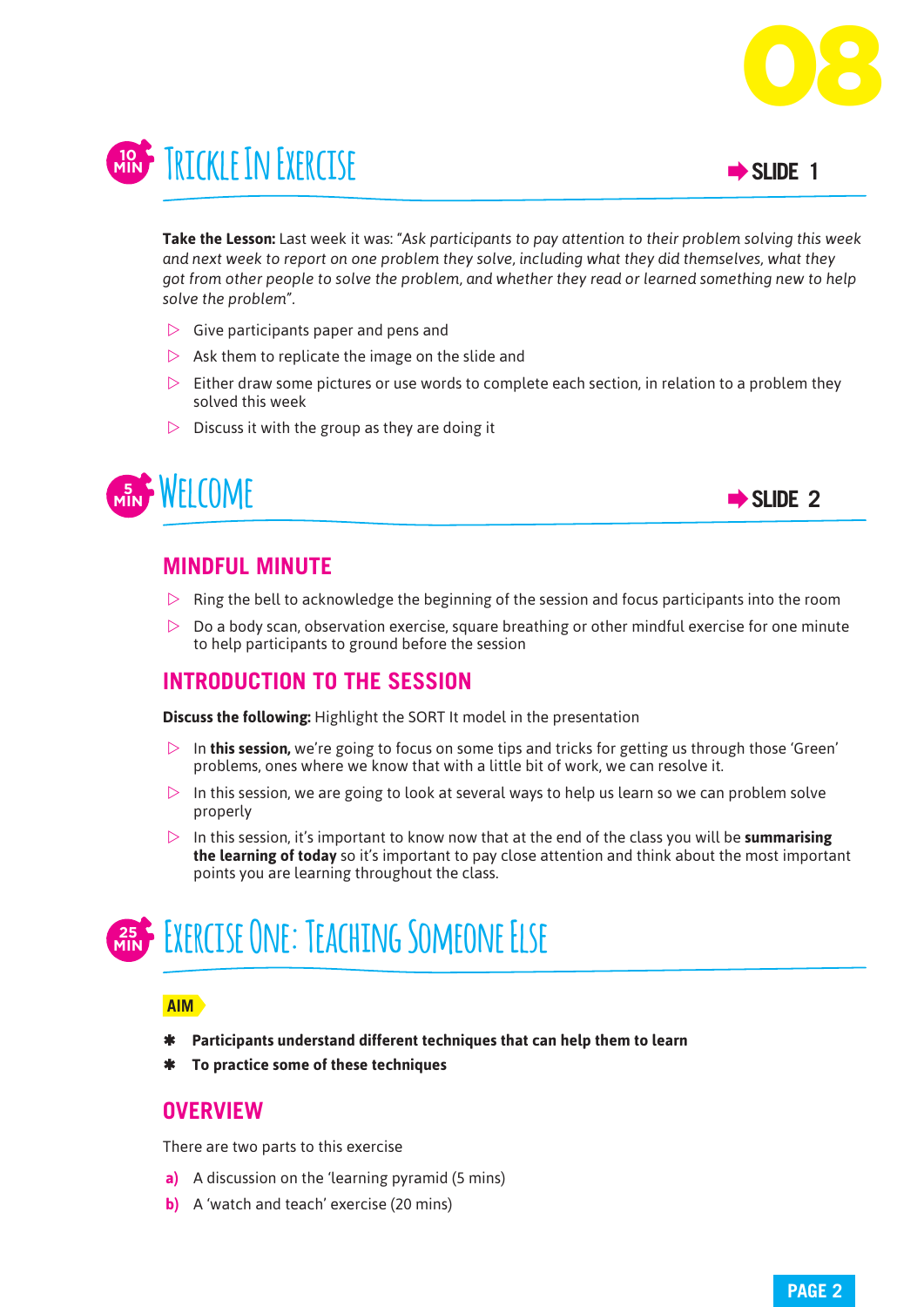

## **LEARNING PYRAMID INSTRUCTIONS ■ SLIDE 3**

Show participants the learning pyramid on the slide and discuss the following points



| What do you think this                                                                     | It shows, on average how much information that people retain                                                                                                                                                                                                                                                                                                                                                                                                                                                                                                                                                                                                          |
|--------------------------------------------------------------------------------------------|-----------------------------------------------------------------------------------------------------------------------------------------------------------------------------------------------------------------------------------------------------------------------------------------------------------------------------------------------------------------------------------------------------------------------------------------------------------------------------------------------------------------------------------------------------------------------------------------------------------------------------------------------------------------------|
| pyramid shows?                                                                             | when they receive information in different ways                                                                                                                                                                                                                                                                                                                                                                                                                                                                                                                                                                                                                       |
| What are the ways we learn                                                                 | If we ONLY attend a class and hear a lecture, that this is the                                                                                                                                                                                                                                                                                                                                                                                                                                                                                                                                                                                                        |
| least?                                                                                     | least effective way to learn                                                                                                                                                                                                                                                                                                                                                                                                                                                                                                                                                                                                                                          |
| In class, what could help us                                                               | If we discuss it with others, if we practice doing it, and we learn                                                                                                                                                                                                                                                                                                                                                                                                                                                                                                                                                                                                   |
| learn more, if you look at that                                                            | best if we try to teach others about the thing we are trying to                                                                                                                                                                                                                                                                                                                                                                                                                                                                                                                                                                                                       |
| pyramid                                                                                    | learn                                                                                                                                                                                                                                                                                                                                                                                                                                                                                                                                                                                                                                                                 |
| Do you think doing one thing,<br>or doing a mixture of things<br>would be best             | What is most important is that if we use a combination of these<br>things, this will be the most effective way to learn                                                                                                                                                                                                                                                                                                                                                                                                                                                                                                                                               |
| Whose responsibility is it to<br>ensure that we are learning in<br>the most effective way? | Some students may be tempted to think it is all the teacher's<br>responsibility to ensure we are taught in multiple ways. As<br>a tutor, challenge this. One way you can do this is by asking<br>about the student who has a bad teacher who only ever gives<br>lectures. What options does the young person have? Of course,<br>they can choose to support their own learning. If they don't,<br>they are likely to fail their class. In both cases, the teacher<br>remains a fairly bad teacher, however if the student does not<br>take responsibility for their learning, they are the ones who will<br>deal with the outcome of having bad marks in their class. |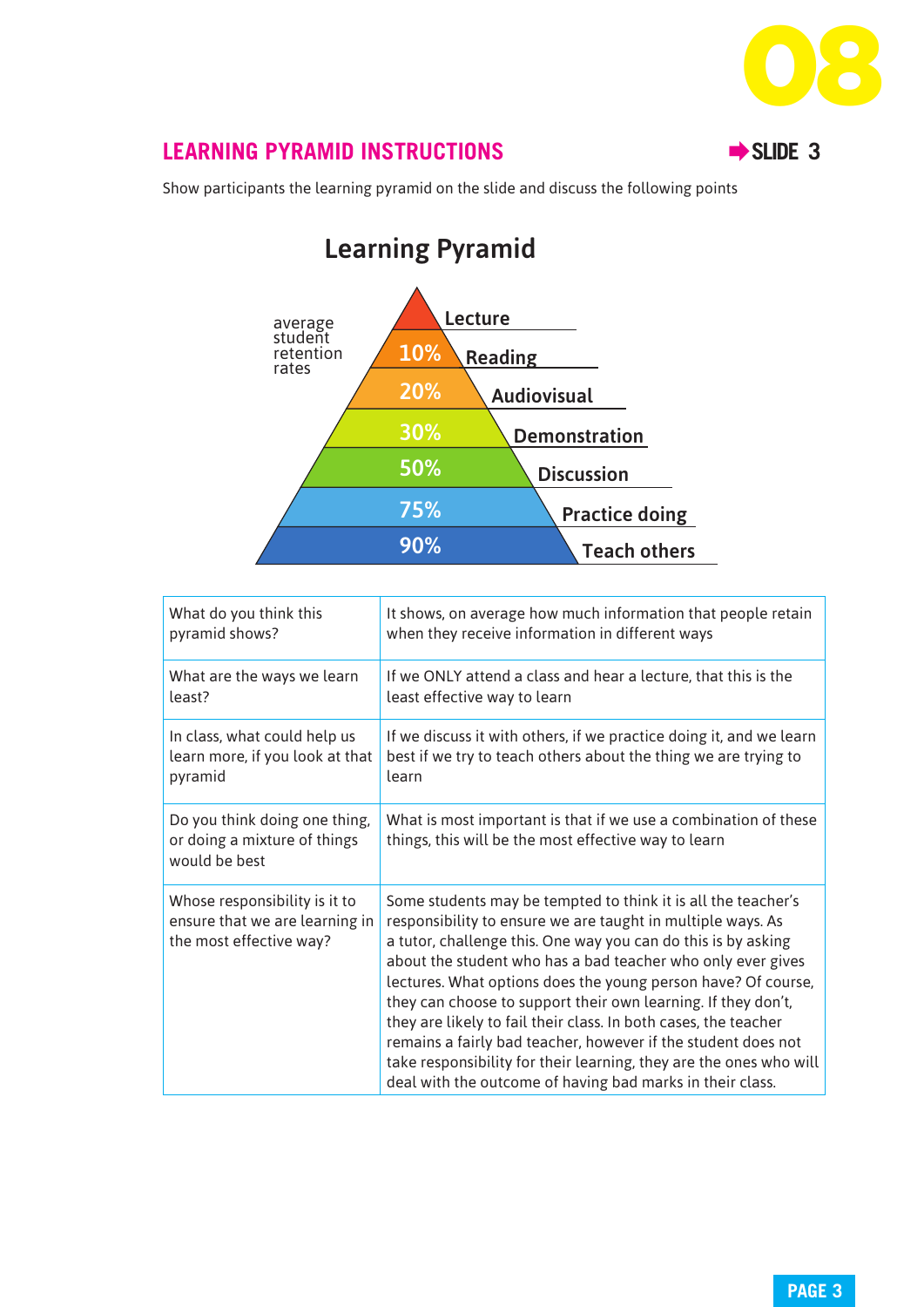

## **WATCH AND TEACH INSTRUCTIONS**

Explain to participants that we are going to practice the one that is most effective; teach others.

#### **Prepare to play the video 'being a good teacher': https://www.youtube.com/watch?v=VfK7tfDCSIk**

- $\triangleright$  Ask participants to work in pairs
- $\triangleright$  After watching the video, one participant will be the teacher and one the participant
- $\triangleright$  The participant who is going to be the teacher should take notes as they will have to teach it back
- $\triangleright$  Watch 'being a good teacher'
- $\triangleright$  Now the teacher should explain 'being a good teacher' to the other participant
- $\triangleright$  The other participant uses 'Handout One: being a good teacher' to see how much of the information the person remembered to teach
- $\triangleright$  The participant being the student should feed back to the participant being the teacher how they did and what they missed using the checklist

#### **Prepare to play the video 'How to remember someone's name' https://www.youtube.com/watch?v=X-QgcpW\_-\_1E**

- $\triangleright$  Ask participants to reverse roles, the person who was the teacher should now be the student
- $\triangleright$  The participant who is going to be the teacher should take notes as they will have to teach it back
- $\triangleright$  Watch 'Being a good Teacher'
- $\triangleright$  Now the teacher should explain 'being a good teacher' to the other participant
- $\triangleright$  The other participant uses 'Hand-out Three: How to remember someone's name' to see how much of the information the person remembered to teach
- $\triangleright$  The participant being the student should feed back to the participant being the teacher on how they did and what they missed, using the checklist.

#### **Summarise**

- $\triangleright$  While participants may not have remembered everything in the videos, when they were in the teaching role, there is a very good chance they remembered a lot more than they would have otherwise, because they were preparing to teach the material.
- $\triangleright$  Ask the group how they would incorporate their learning into their own lives. This can be good practice for participants if they have to do an exam, or an exercise in class where they have to remember a lot of information.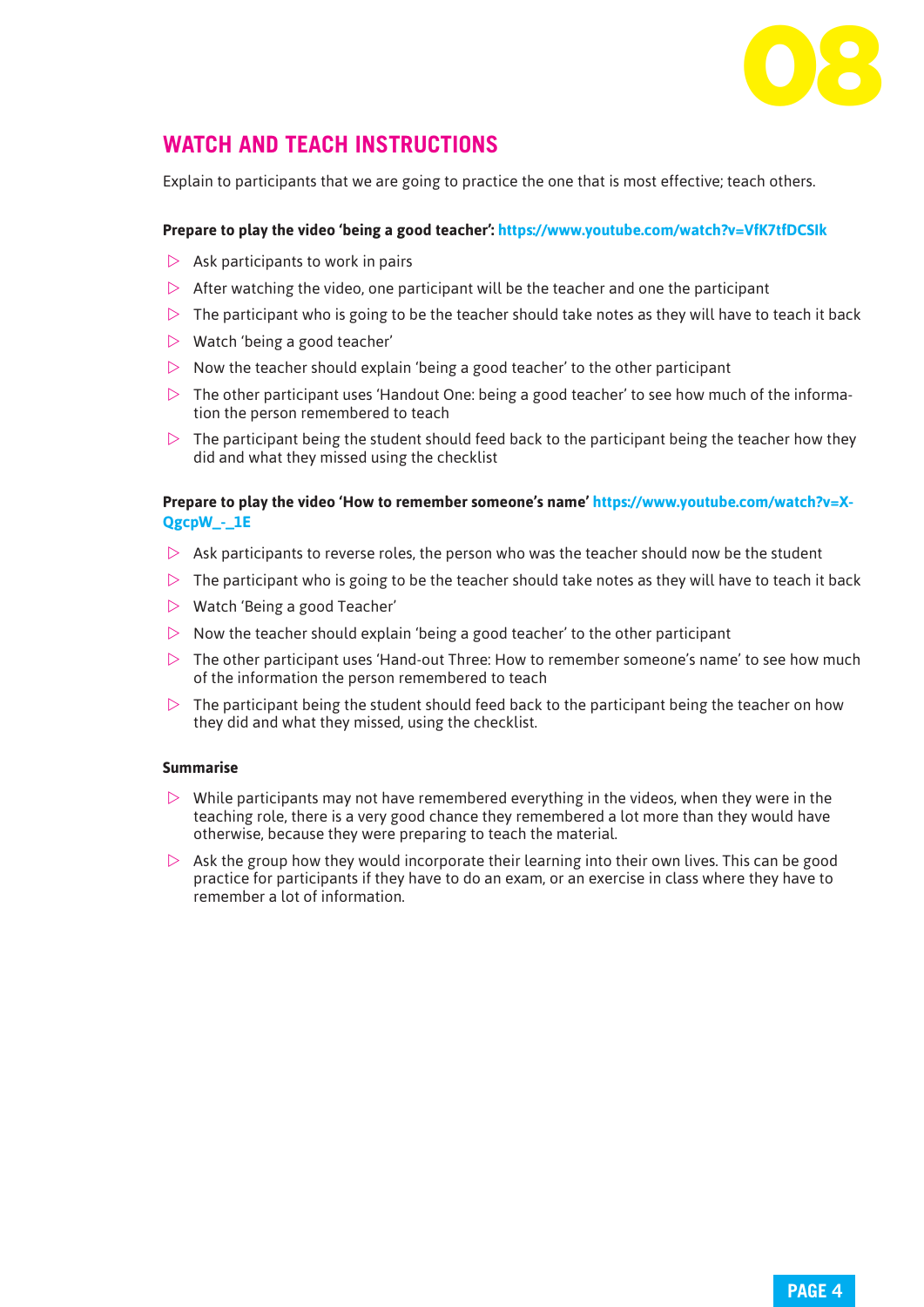

# **20 MIN Exercise Two: Mind Mapping**

#### **AIM To teach participants about mind-mapping as a useful tool for helping them to understand and learn new information**

#### **Discuss**

- $\triangleright$  Ask participants to discuss some of the things they find difficult about learning new information
- $\triangleright$  Discuss that there are some tips and tricks that can make learning a bit easier and today we will look at one tool that can help us to do learn and study better
- $\triangleright$  Mind mapping is a way to visually represent information and can be very helpful in learning
- $\triangleright$  It makes learning easy and it encourages you to make connections between lots of different ideas
- $\triangleright$  Mind mapping can be used for taking notes in class, for studying and generally for organising your ideas
- $\triangleright$  Give participants Handout Four: Mind Map Example
- $\triangleright$  Discuss what the mind map is used for here:
	- $\rightarrow$  The mind map was used to note all the person's thoughts about 'health'
	- $\rightarrow$  We can see in the first instance that their first thoughts were about 'diet', 'sleep', 'stress', 'exercise' so they put these down first
	- $\rightarrow$  Then each of these thoughts became like branches of a tree, with smaller thoughts coming off them
	- $\rightarrow$  Any other points that the participants find interesting can be discussed
- $\triangleright$  Explain to participants that we are going to try mind mapping for ourselves.

### **PRACTICING MIND MAPPING**

The topic given is an example, however if there is a topic that is more interesting to the group, you can skip the video and just work on another topic together

- $\triangleright$  Give all participants a flipchart sheet and some different coloured markers / sticky notes
- $\triangleright$  Ask them to write the word 'sleep' in the middle of the sheet
- $\triangleright$  Explain that we will watch a video about sleep and learning and as they watch the video, they can make their own mind-map for it
- $\triangleright$  Explain that they can **write** or **draw** their ideas as they go (i.e. they are watching the video)
- $\triangleright$  Put on the video on 'the importance of sleep' https://www.youtube.com/watch?v=xxxWv6PM4EM
- $\triangleright$  Ask participants to write or draw a mind map of some of the ideas in the video that they are particularly interested in or feel are important
- $\triangleright$  After the video give participants a couple of minutes to finish their mind maps
- $\triangleright$  Ask 2 3 participants to share their mind maps and discuss them as a group
- $\triangleright$  Ask participants if they felt like the exercise was useful, and when/how they might use it in the future

# **15 MIN Exercise Three: Active Reading**

**AIM Participants consider what they can do when they have to read instructions or text to make sure they are taking it in and learning**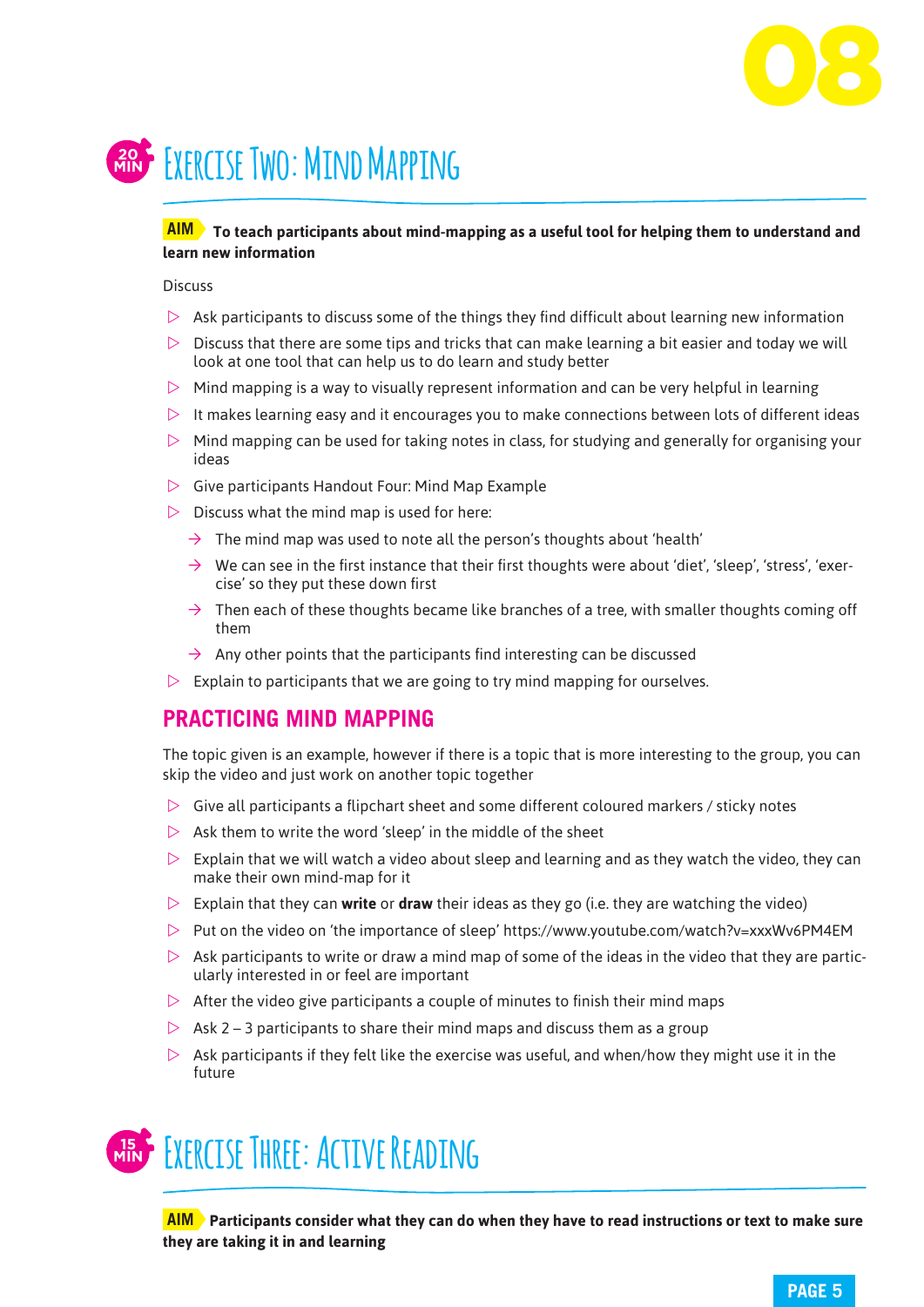

## **OVERVIEW**

There are two parts to this session:

- **a)** A brief group discussion on what we can do to check in with ourselves when we are reading something
- **b)** A brief exercise on 'Active Reading'





#### **Discuss**

Some of the 'green' situations were ones where we had to read, learn or pay attention closely in order to manage the situation

The girl in the computer class in the video wasn't concentrating and didn't take in the learning in the first video

Let's look at some of the things we can do to make sure we are paying attention and making the most out of reading instructions or a piece of text

#### **Have a flipchart ready to write up examples of questions we can ask ourselves while reading, for the third question**

Being smart about your reading and using techniques to make sure you are staying engaged is called Active Reading… let's discuss that…

| <b>Group Question</b>                                                                                                                                                                       | <b>Points for Discussion</b>                                                                                                                                                                                                                                                                                                                                                                                    |
|---------------------------------------------------------------------------------------------------------------------------------------------------------------------------------------------|-----------------------------------------------------------------------------------------------------------------------------------------------------------------------------------------------------------------------------------------------------------------------------------------------------------------------------------------------------------------------------------------------------------------|
| Ask participants to list<br>situations where they have<br>to read and learn in (e.g. in<br>class / work)                                                                                    | <b>Examples include</b><br>$\rightarrow$ When we have to read something to study<br>$\rightarrow$ When we have to follow instructions<br>$\rightarrow$ In an exam where we have to answer questions on a piece of text                                                                                                                                                                                          |
| Ask participants whether<br>they think being in old brain<br>or new brain is better for<br>reading text or following<br>instructions and why                                                | $\rightarrow$ When we are in new brain, we are focussed and paying attention<br>to what is in front of us<br>$\rightarrow$ Taking a couple of breaths and focussing on what is in front of us<br>means we are less likely to be distracted<br>$\rightarrow$ This means we can take in what we are learning and be quicker<br>and more accurate when we are trying to follow instructions or<br>answer questions |
| Ask participants: when you<br>are reading, what are some<br>questions you could ask<br>yourself-before, during and<br>after reading the text - to<br>make sure your reading is<br>effective | $\rightarrow$ Before: scan the text and say, 'what is this about'?<br>$\rightarrow$ During: read a section and say<br>$\rightarrow$ What did I just learn?<br>$\rightarrow$ Did I understand all the words?<br>$\rightarrow$ Is there something I need to note that I don't understand, and<br>go look it up or ask questions<br>$\rightarrow$ After: what was important about that text? What did I learn?     |
| What else could you do<br>when reading to help<br>ensure you are taking it in<br>and learning?                                                                                              | Examples include<br>$\rightarrow$ Using a pen/marker to highlight important words<br>$\rightarrow$ Rewriting a bit of it in your own words at the side of the page                                                                                                                                                                                                                                              |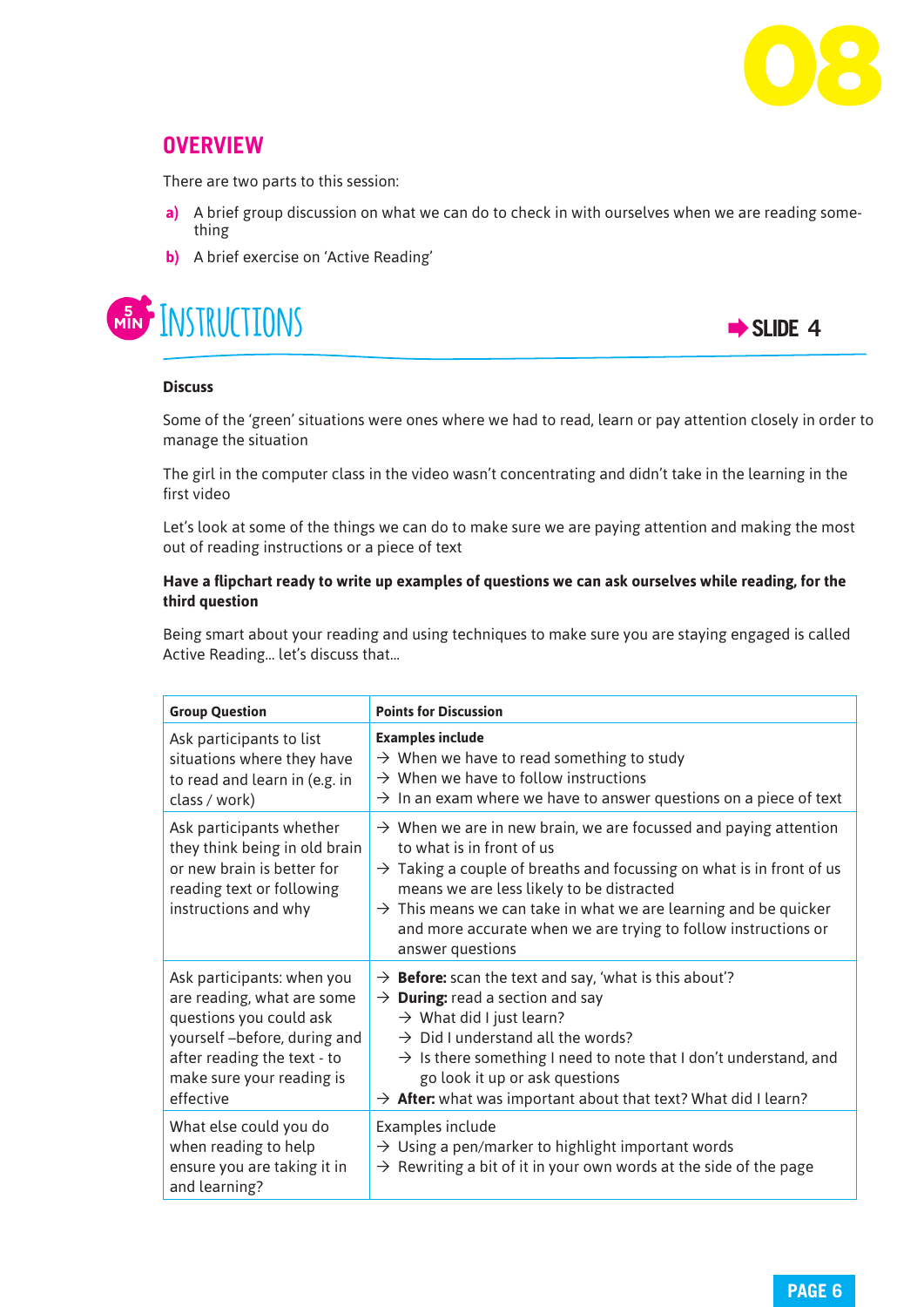



#### **Instructions**

- w Give participants '**Handout Five: Active Reading on Happiness**'
- $\triangleright$  Ask participants to read the text, and use some of the techniques discussed while they are reading it
- $\triangleright$  Have group discussion on what they found useful and might use again
- $\triangleright$  Note; if there is a group member with literacy difficulties it may be useful to read the text aloud and have visual representations of key questions for them to think about

# **15 MIN Exercise Four: Avoiding Distractions**

**AIM Participants consider some of the things that distract them from learning, studying and problem solving and ways to avoid these distractions**

## **OVERVIEW**

There is one part to this exercise: a discussion and worksheet on how to avoid distractions

## **INSTRUCTIONS** Æ**SLIDE 5**



Discuss:

- $\triangleright$  Ask participants what are some of the things that distract them when they are trying to focus on solving a problem, learning or studying?
- $\triangleright$  Write the distractions up as a list on a flipchart
- w Ask participants to work in pairs and using '**Handout 6: Avoiding Distractions**', pick the top 5 distractions for them, and ways to avoid them. For the Facilitator, suggestions to support discussion are included in the table below.
- $\triangleright$  Ask each pair to feed back their ideas on 2-3 areas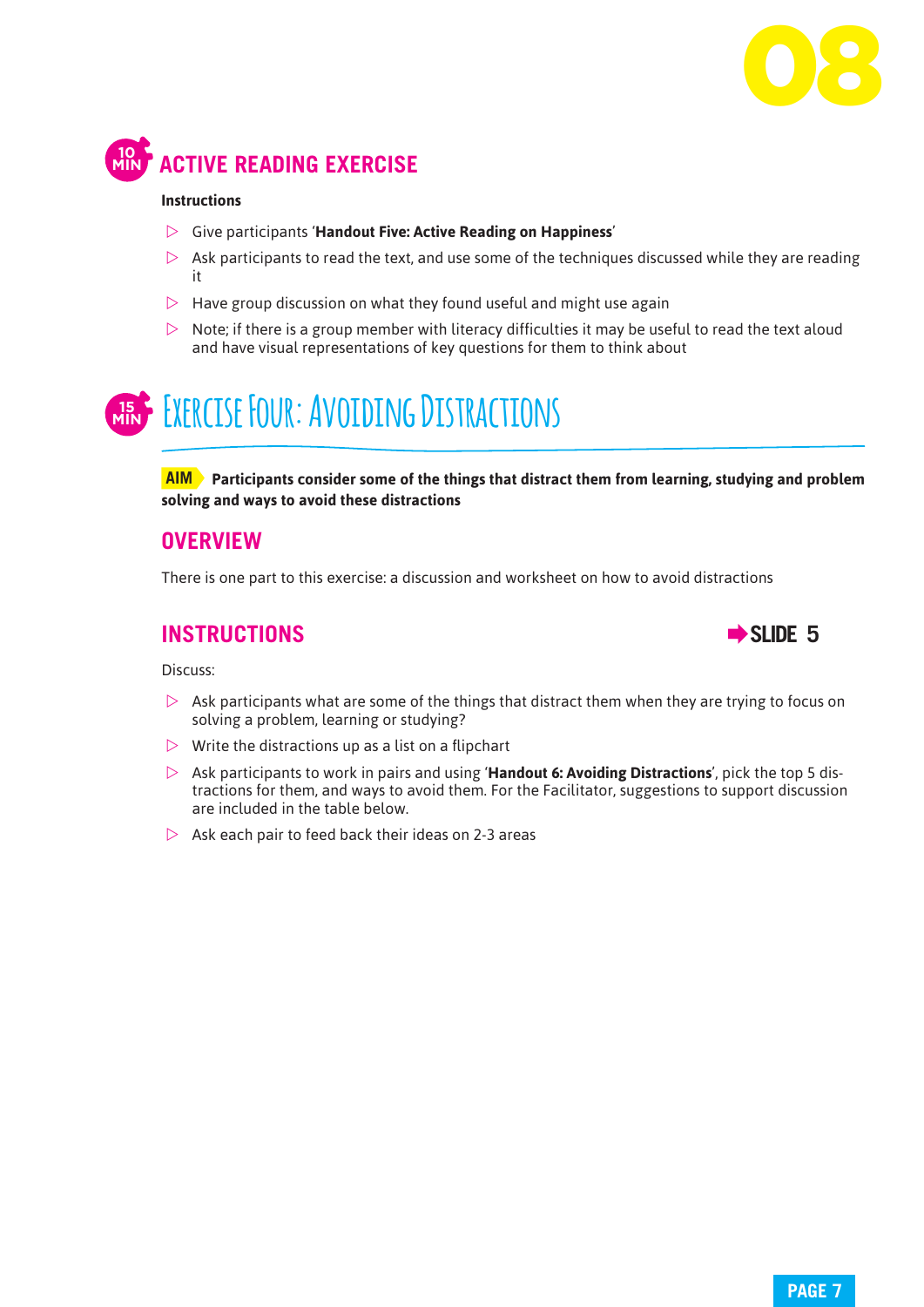

| My top five distractions<br>(in class or when<br>studying) | What I can do to avoid these                                                                                          |
|------------------------------------------------------------|-----------------------------------------------------------------------------------------------------------------------|
| Your phone                                                 | $\rightarrow$ Turn it onto airplane mode for a specific time                                                          |
|                                                            | $\rightarrow$ Put it away, give it someone else to mind / leave it in another room                                    |
|                                                            | $\rightarrow$ Time it out: 30 mins study, 15 mins on phone                                                            |
| Internet surfing (i.e.<br>youtube)                         | $\rightarrow$ Say 'I'm not allowed to check snapchat/instagram/facebook etc. for<br>the next 30 minutes               |
|                                                            | $\rightarrow$ Put blocking software to stop you from visiting social media for a<br>time period like 'coldturkey.com' |
| Talking to friends                                         | $\rightarrow$ Turn your phone onto airplane mode                                                                      |
| (in person or on the<br>phone)                             | $\rightarrow$ Text/tell your friends you won't be talking to them for the next 30<br>minutes / 1 hour                 |
|                                                            | $\rightarrow$ Schedule time to talk or text your friends                                                              |
| Falling asleep                                             | $\rightarrow$ Go for a walk                                                                                           |
|                                                            | $\rightarrow$ Open a window                                                                                           |
|                                                            | $\rightarrow$ Have a drink of water                                                                                   |
|                                                            | $\rightarrow$ Get enough sleep                                                                                        |
| Getting bored                                              | $\rightarrow$ Change tasks and come back to it                                                                        |
|                                                            | $\rightarrow$ Find a way to make the task interesting by setting yourself a time<br>limit or another challenge        |
| Day dreaming                                               | $\rightarrow$ Do some anchoring exercises                                                                             |
|                                                            | $\rightarrow$ Take some deep breaths to stay focussed on the task at hand                                             |
|                                                            | $\rightarrow$ Jot down a note for yourself to come back to whatever it is you were<br>thinking of later               |
| Other:                                                     |                                                                                                                       |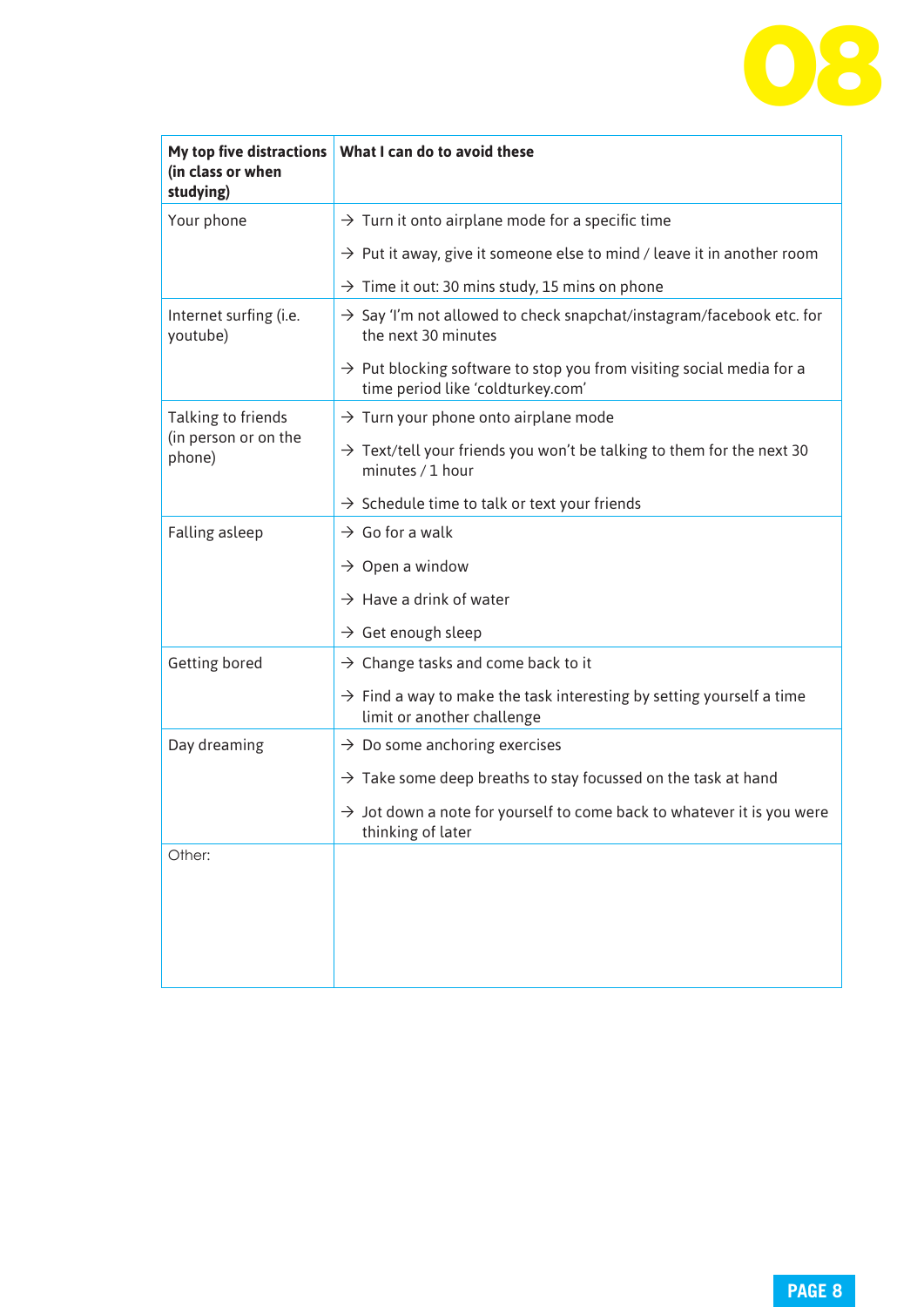

# **5 MIN EXERCISE FIVE: SUMMARISING LEARNING**

**AIM Participants summarise their learning from the session, a practical application of the final skill for learning, which is summarising.**

## **OVERVIEW**

There is one part to this exercise: a group discussion to summarise what participants learned in this session.

## **EXECUTIONS EXECUTIONS**



**Discuss:** A final practical tip for learning and problem solving is summarising what we already know and what we have learned

- $\triangleright$  Participants should break into pairs and write a list of five things that were covered in the session today
- $\triangleright$  Come back into the larger group and ask two pairs of participants to list the things they listed
- $\triangleright$  Write the key points up on a flipchart
- $\triangleright$  Ask other participants to provide anything additional to the list that the first two pairs did not list and add these to the flipchart list
- $\triangleright$  As a group, summarise anything else that has been left out and add to the flipchart list
- $\triangleright$  Discuss that doing this at the end of trying to learn something can help embed the learning in our brains and help us to remember what we need to learn

# **5 MIN Exercise Six: Close**

#### **Instructions**

**Reflection:** Participants should take a minute to think about one time in their lives that they feel they have solved a problem – in a social, , school, family, work or other situation. It might have been a very small problem, or it might have been a big problem

**Take the Lesson:** Ask participants to pay attention this week to 'feedback', meaning when people give each other opinions about how the other person is doing. This week they should pay attention and see are they the type of person who gives a lot of feedback to others; do they give more compliments or criticism? There's no good or bad; it's just to start to understand the type of feedback we give, where, and to whom?

#### **Grounding:**

- **a)** Do a simple grounding exercise; for example, ring the bell and as participants to pay close attention to the sound, and how long it rings for, and when they can stop hearing it
- **b)** Thank the participants and wish them well for next week.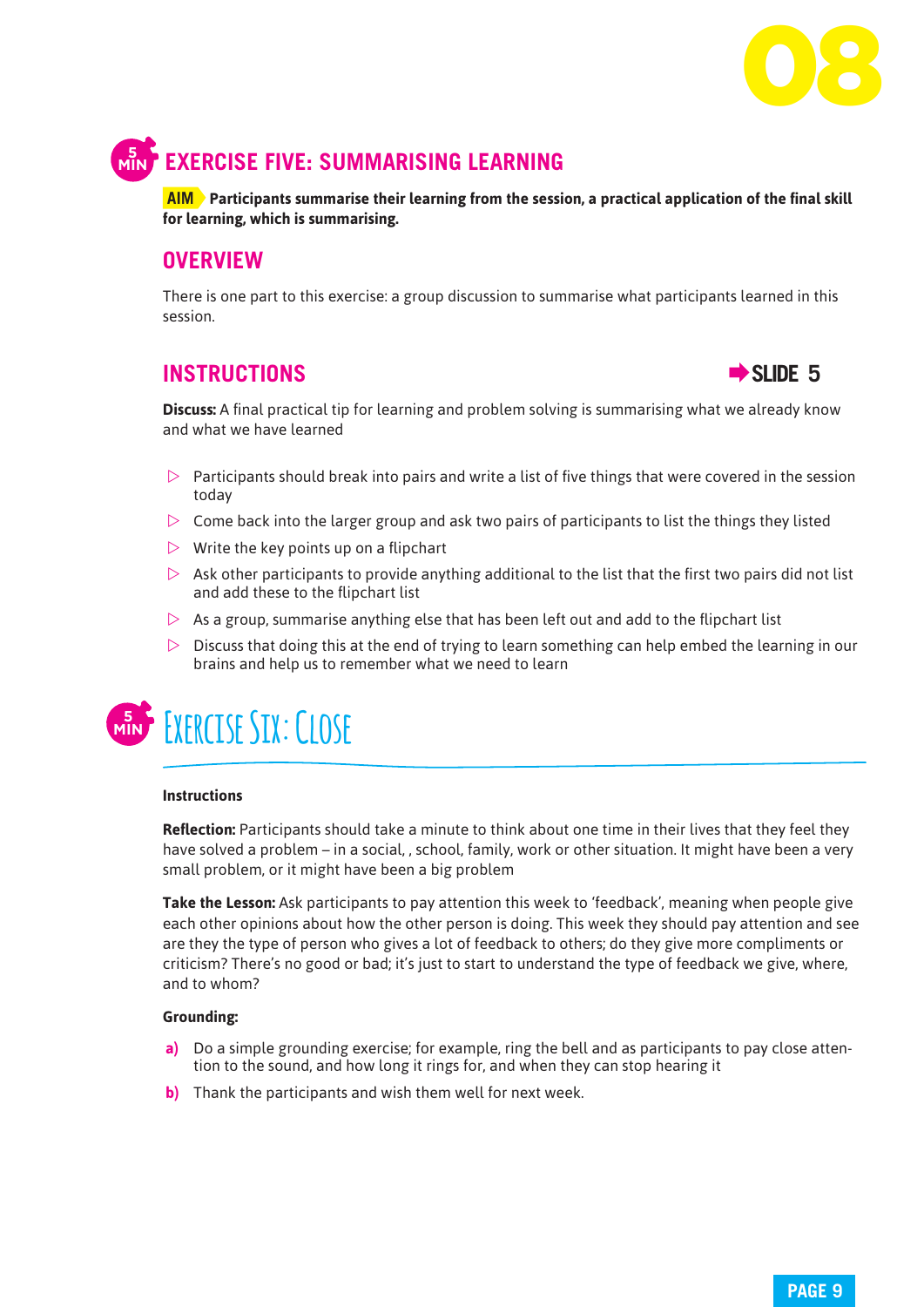

# **HANDOUT ONE: LEARNING PYRAMID**

# Learning Pyramid



Source: National Training Laboratories, Bethel, Maine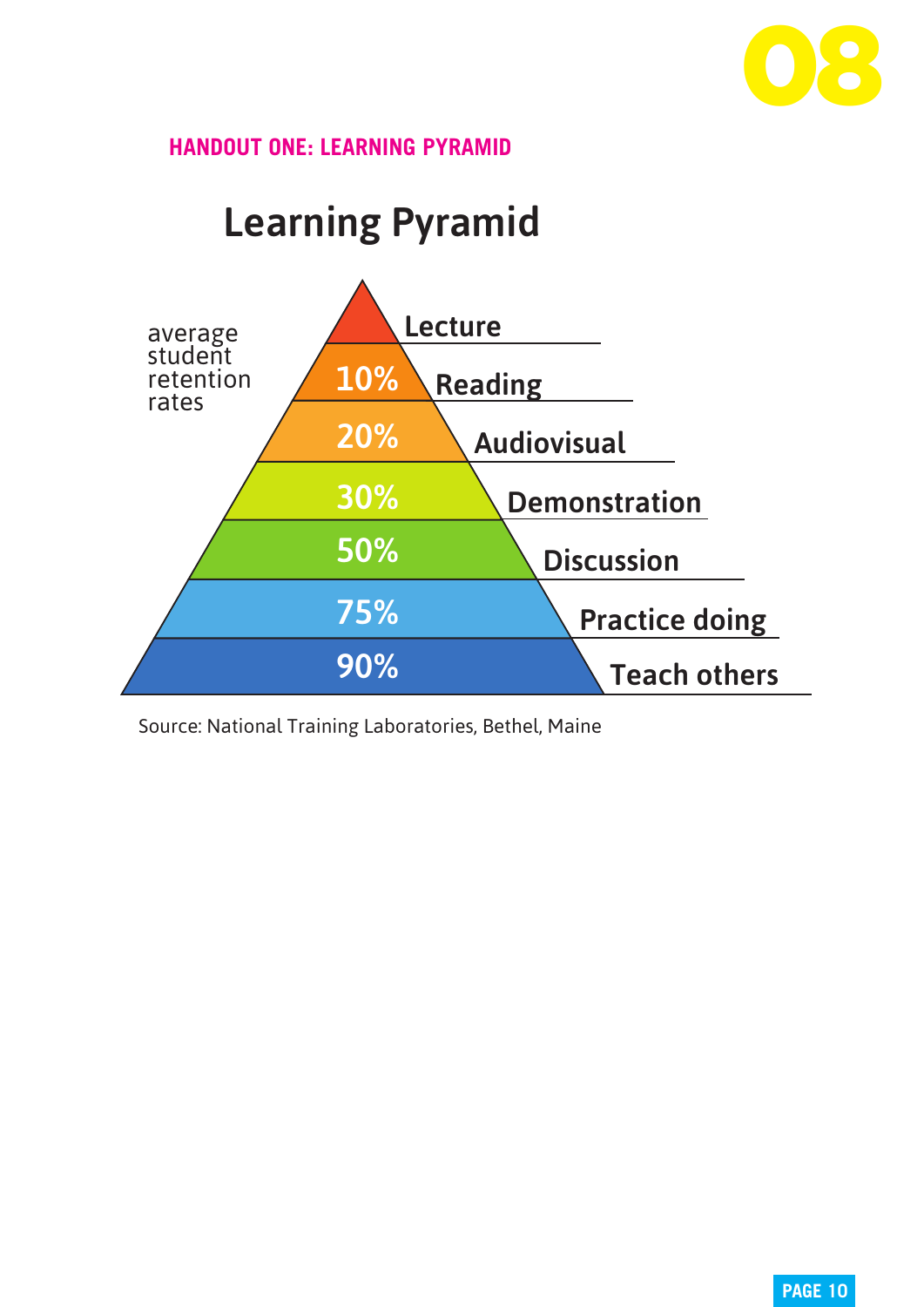

# **HANDOUT TWO: HOW TO TEACH FEEDBACK**

How many tips for remembering someone's name did the other person remember? Tick them as they get them, and then remind them of the others after they finish

| To be a good teacher you<br>must be:                                        |  |
|-----------------------------------------------------------------------------|--|
| Relaxed and easy going                                                      |  |
| Be professional                                                             |  |
| Be creative                                                                 |  |
| Keep it interesting and<br>exciting                                         |  |
| Know your subject                                                           |  |
| Learn from your participants                                                |  |
| Have a passion for your<br>subject                                          |  |
| Participants learn differently<br>so find the best way for them<br>to learn |  |
| Show empathy, show that<br>it's OK to make mistakes                         |  |
| Set goals and tasks                                                         |  |
| Give positive feedback                                                      |  |
| Encourage participants to<br>think for themselves                           |  |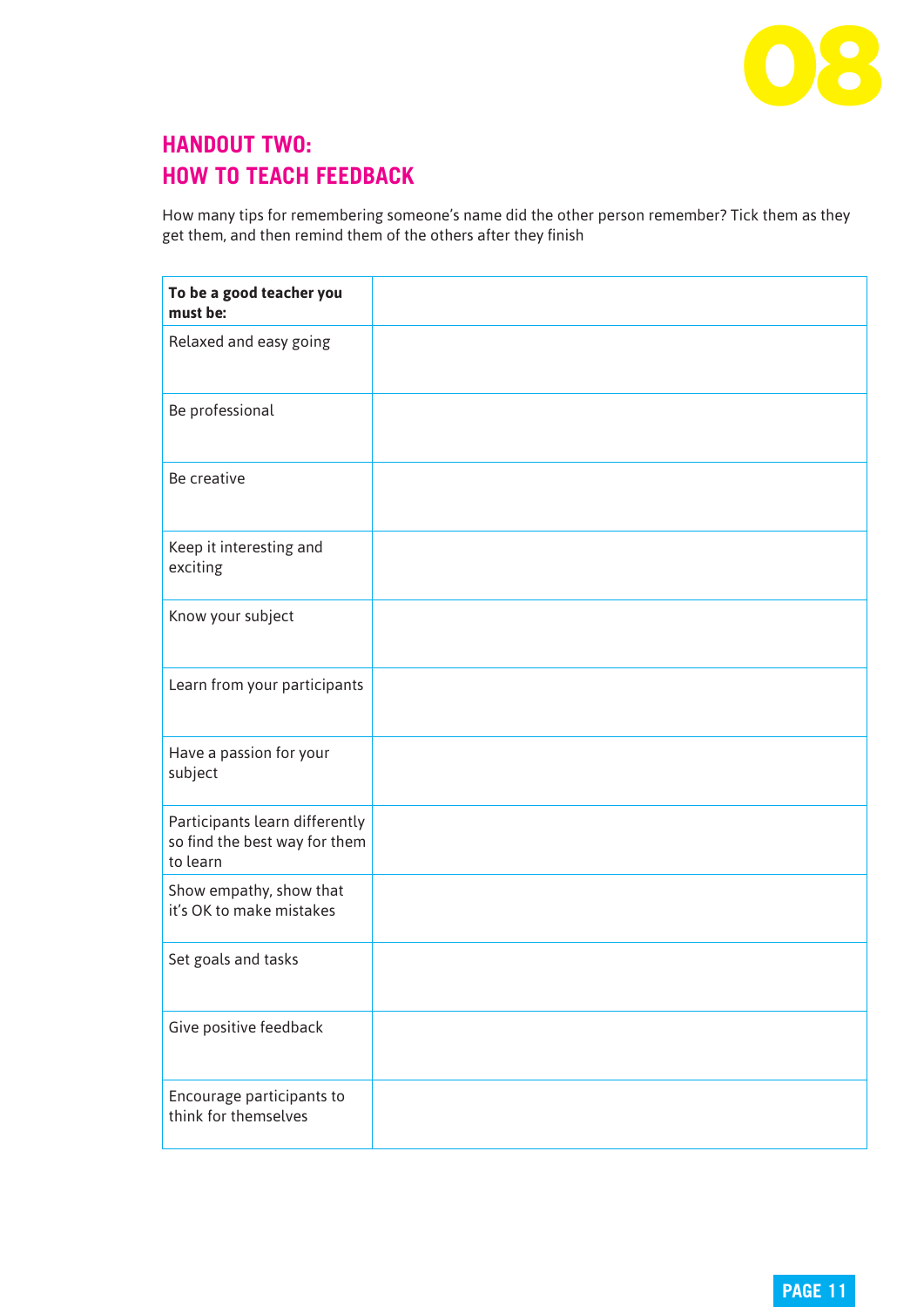

# **HANDOUT THREE: HOW TO REMEMBER SOMEONE'S NAME FEEDBACK**

How many tips for being a good teacher did the other person remember? Tick them as they get them, and then remind them of the others after they finish

| Take a few deep breaths before<br>you are introduced to someone                   |  |
|-----------------------------------------------------------------------------------|--|
| Look the person in the eye                                                        |  |
| Making eye contact doubles your<br>attention                                      |  |
| Say the person's name out loud<br>when you first meet them                        |  |
| The more senses you use the<br>better chance you have of<br>retaining information |  |
| Tell your brain to remember the<br>person's name when they tell you               |  |
| Exercising your brain with games<br>improves your memory                          |  |
| Picture the person's name across<br>their forehead                                |  |
| Play a game with the person's<br>name; visualise something funny                  |  |
| The average person forgets half<br>of what they heard within 30<br>minutes        |  |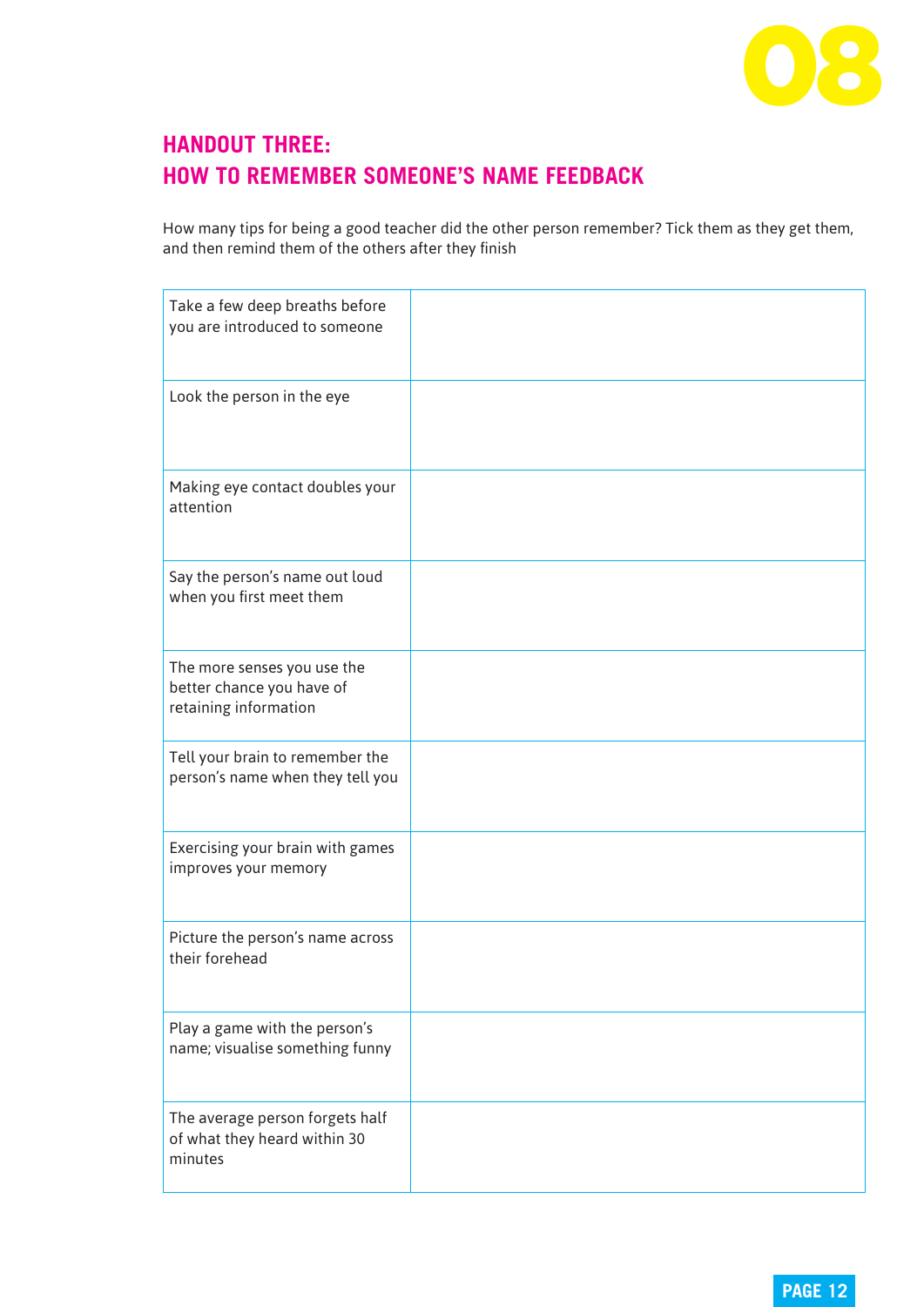

# **HANDOUT FOUR: MIND MAP EXAMPLE**

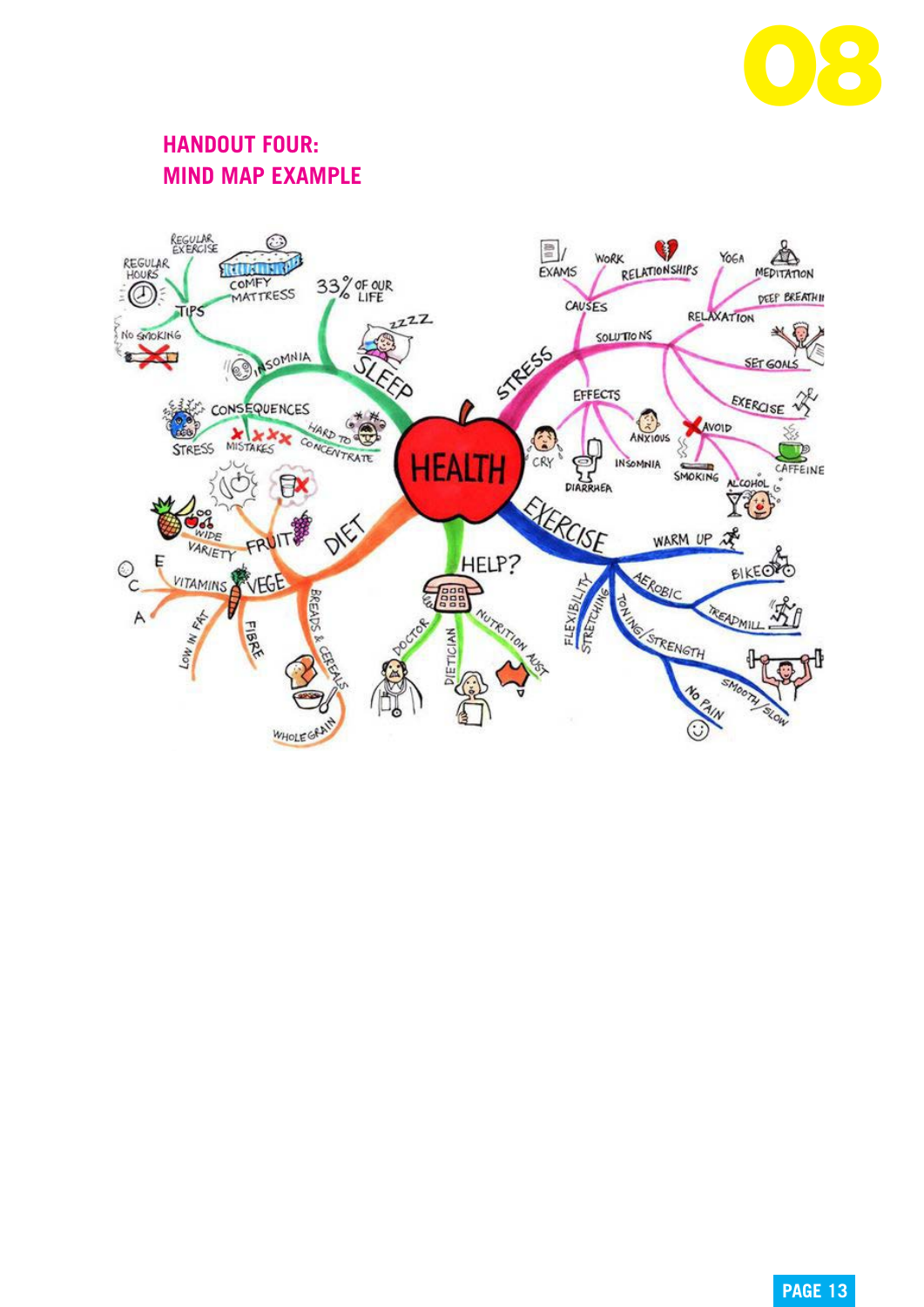

# **HANDOUT FIVE: ACTIVE READING ON HAPPINESS**

"Happiness is not something ready-made. It comes from your own actions."

That's the secret to happiness. More specifically, your right actions will lead to increased levels of happiness. What are the right actions? The first one is gratitude. You cannot simultaneously hold emotions such as fear, loathing, jealousy, and hatred while also being grateful. If you are feeling stressed out, anxious, or generally bummed out, the fastest way back to happiness is a deep focus on gratitude. This can be accomplished with 10 to 15 minutes of focussed meditation. The focus of the meditation being, "What three things are you truly grateful for?"

But wait, deep thoughts of gratitude are not action, right? And the secret to happiness comes from your own actions, so it's not enough to think thoughts of gratitude. Instead, actions must be taken. In this case, it is the act of expressing your appreciation to the people for whom you are most grateful. In fact, it's more important to tell someone how much you appreciate them than to tell them you love them. That's because love means different things to different people, but appreciation is universal. The act of expressing gratitude to those you love will immediately affect your level of happiness.

A second action that leads to happiness is the act of giving. Recall the classic wisdom, "It is better to give than to receive."

The act of giving immediately changes your physiology, especially when you give to someone who is clearly in need. The selfless act of giving without any expectation of receiving brings out an emotional energy that fills you with a sense of purpose and accomplishment. The act of giving releases a feeling inside of you that you have made a real and significant difference in the life of someone else. You cannot help but feel happy when you have positively affected the life of someone else.